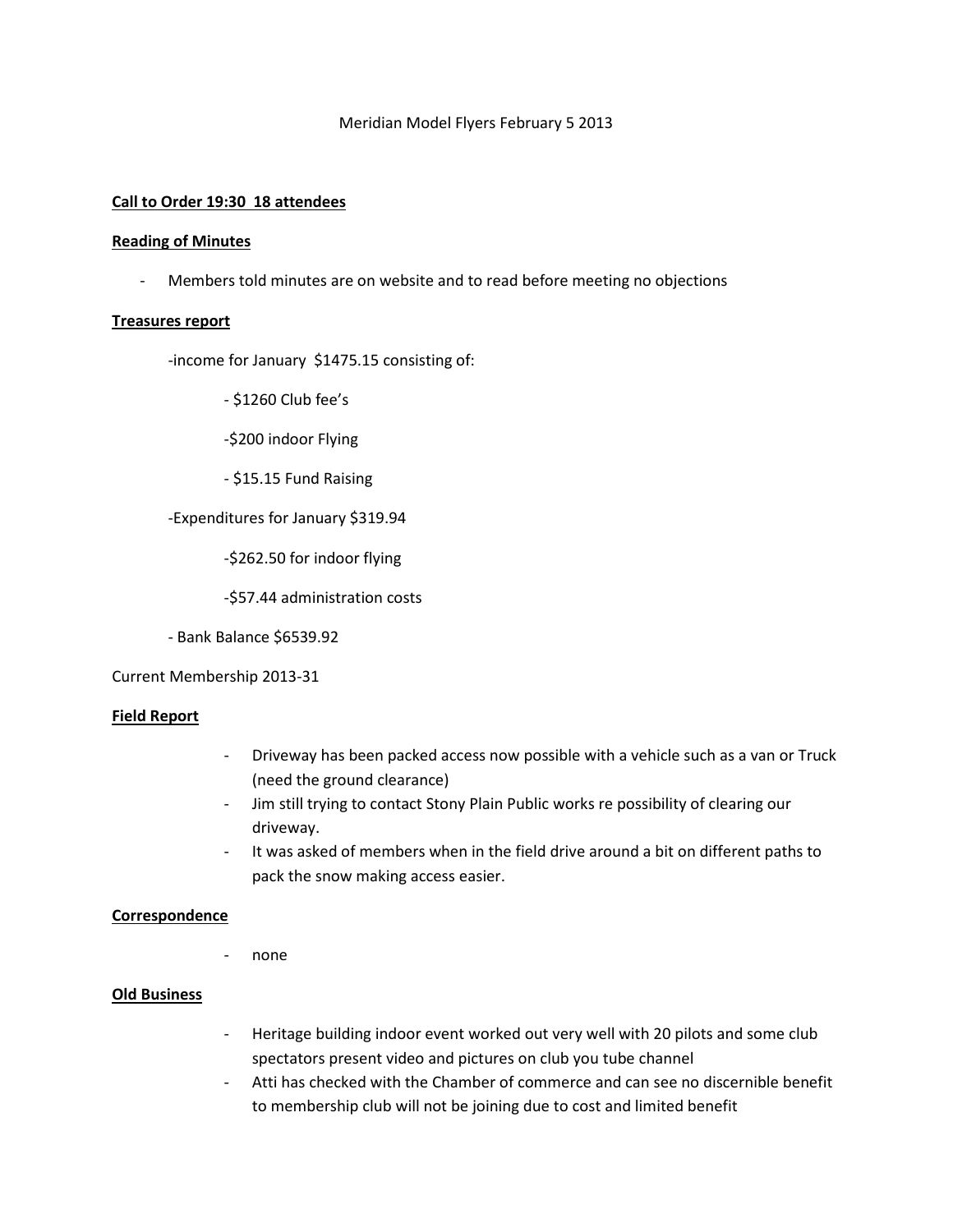- Farmers days parade June 1 2013 Jim B has email canvased to see if a trailer would be available looking for a 14 foot or better flat deck no one came forward we will carry forward to next meeting
- Fathers day Fun Fly email canvas will be sent for CD: held till March meeting
- Spring cleanup will take place date to be determined late april or early May weather dependent activities will be:
	- o Paint Benches and tables as required
	- o Change snow fence investigation as to cost of chain link will be looked at in the future
	- o Replace the windsock with the ne donated one
	- o Picnic table repair remove composite seats and replace with pressure treated lumber single board 2 X 10 or 2 X 12
	- o Gravel road and parking lot Maintenance

# **New Business**

-

- Dave G will draft and send a letter of thanks to Joe Dennehy at great Hobbies for the windsock they donated
- Another indoor session was proposed for the heritage pavilion for Feb 24 2013 19:00 to 21:00 pilots to fund the entire cost club will write a cheque and pilots will reimburse the club for the full amount. If Feb.  $24<sup>th</sup>$  is not available alternate date will be March 6 2013
- Training Jim Benedict is working on a training plan gathering existing information for consolidation
- Adds for meeting are now in the Reporter/Examiner by Javier
- Events Electric Fun Fly August 10 Don Furminger CD Dave Ellis and Peter Cary will assist Sanction has been approved
- Pilot's choice awards will be held on indoor flying day April 21 in the Gym of the PERC building public will be invited to view and vote. Voting will be as follows Javier will see if additional time can be obtained for setup and tear down
	- o Public will vote for best in show favorite aircraft
	- o Members will vote in 3 categories